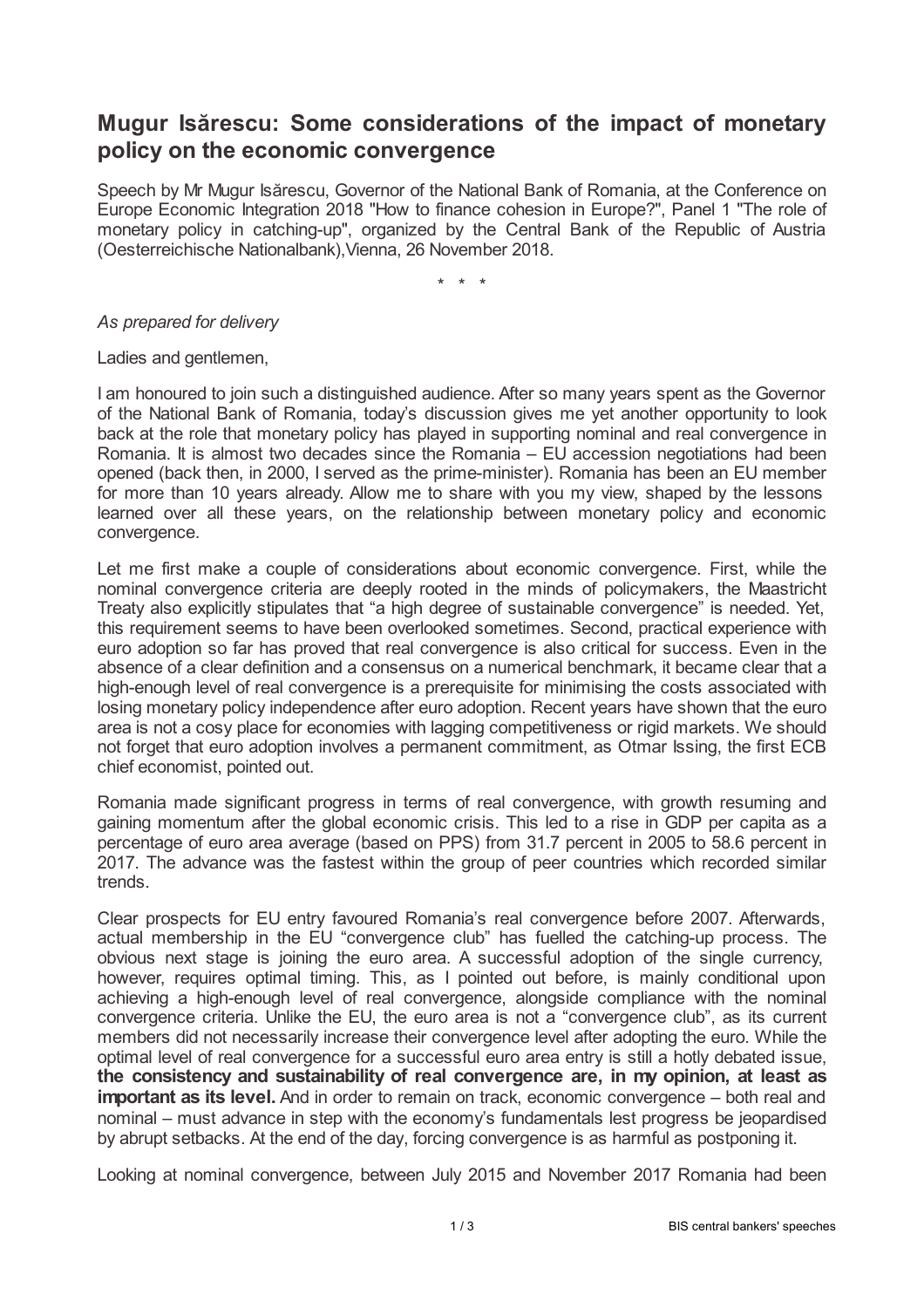fulfilling all Maastricht convergence criteria (yet without being part of the exchange rate mechanism). The fact that currently the reference values for the long-term interest rate and inflation are no longer being met is a warning that efforts should be made to achieve nominal convergence in a lasting, rather than coincidental or transitory manner. This is possible only when the two types of convergence reinforce each other.

On the way towards sustainable and smooth convergence, a first guiding principle is to avoid divergence. Not only across countries; reducing development gaps within countries is also essential to mitigate the trade-offs challenging the policies confronted with asymmetric shocks. In Romania, for instance, one can find areas that are comparable, in terms of development and living standards, to Western economies, but also regions that trail well behind. Moreover, in 2016, the wealthiest region in Romania was almost four times richer than the poorest one (measured by the regional GDP per capita as a percentage of the euro area average).

The second guiding principle towards sustainable and smooth convergence is to keep going. By this, I mean that progress, once made, should not be undone. We now need to maintain the economy on an upward trend, while being extremely careful to preserve the macroeconomic equilibria restored through a painful adjustment after the crisis. The only way ahead is by means of a coherent macroeconomic policy mix and resolute structural reforms aimed to boost the economy's growth potential, while making it more resilient. This approach should never leave room for pro-cyclical policies.

As we have clarified that the consistency and the sustainability of real convergence are extremely important, now it is time to discuss how monetary policy can support these two dimensions of the convergence process.

It is beyond any doubt that countercyclical monetary policy favours smooth convergence. This has always been one of the guiding principles for calibrating the stance of NBR's monetary policy, as well as for developing and employing our policy tools. An example of the latter are the unorthodox prudential measures taken before the global crisis to mitigate the impact of extremely volatile capital flows; with these in mind, the IMF mentioned the NBR as being among "the pioneers" of what was later referred to as "macroprudential instruments".

Besides acting in a countercyclical manner, in order to preserve the consistency and the sustainability of real convergence, monetary policy should also be flexible while avoiding extremes. On one hand, it should by no means ignore the threat of inflation for the sake of fast and easily gained (and therefore illusory) prosperity. On the other hand, it should avoid becoming, in Mervyn King's words, an "inflation nutter". With this philosophy, back in 2005, the National Bank of Romania decided to adopt a "light" version of inflation targeting, as monetary targeting had to be abandoned mainly due to the broken relationship between monetary aggregates and inflation. Light inflation targeting was deemed more suitable than any other monetary policy regimes for sustainably achieving price stability, while limiting the cost of excessive volatility in output and employment. A peg was not a feasible option, since exchange rate flexibility was seen as an asset for an economy as big and rigid as Romania was at the time, especially given the widening external imbalance and the upcoming stages of capital flows liberalisation. We focused our monetary policy strategy on the medium-term achievement of the inflation objective rather than on hitting the target as fast as possible at any costs. This strategy has been supported by a managed floating exchange rate, which proved to be a highly effective alternative to free floating in cushioning the economy from the impact of sizeable capital flows. As a matter of fact, after the crisis, forex interventions re-entered the arsenal of many central banks, including some of the previously more purist free floaters.

The NBR has never had the luxury of being concerned exclusively with price stability and interest-rate setting in the belief that financial stability and exchange rate stability will follow. With freely moving capital and a significant degree of euroisation, the idea of being able to manage